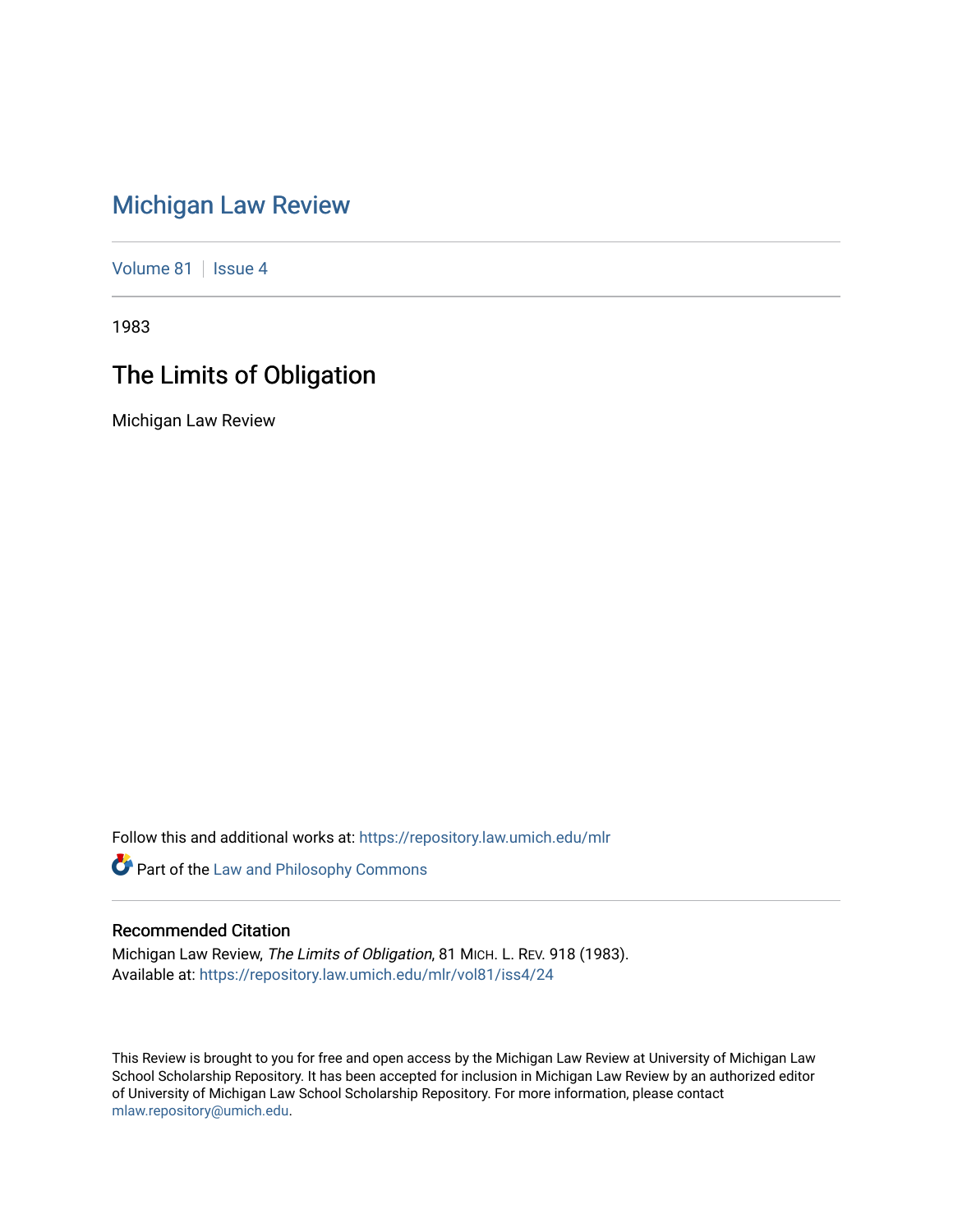THE LIMITS OF OBLIGATION. By *James* S. *Fishkin.* New Haven: Yale University Press. 1982. Pp. viii, 184. \$18.50.

If one can save a human life at minor personal cost, one is morally required to do so. Few persons would disagree with such a modest proposition. Although the extent of an individual's positive moral obligation to aid others can be controversial, this watered-down principle of "minimal altruism" receives nearly universal acceptance. Yet, as James Fishkin points out in *The Limits of Obligation,* this principle is one of many common ethical assumptions that break down when applied on a sufficiently large social scale.

Fishkin introduces this thesis in a striking manner by analyzing the consequences of "minimal altruism" for Peter Singer's famine relief scenario (pp. 3-7).<sup>1</sup> This scenario supposes that a small gift of five or ten dollars to a famine relief charity will save the life of a starving refugee. The cost of such a donation to a typical donor in Western society would be negligible; the value of the human life saved is far greater. Thus, the principle of "minimal altruism" requires that one make the donation. Fishkin, however, argues that this principle also mandates many more small contributions, since each incremental contribution saves a human life at an imperceptibly small marginal cost to the contributor. Ultimately, "minimal altruism" requires the donor to continue giving until the marginal cost of an additional gift becomes burdensome, by which point he may have given away a substantial portion of his income. Thus, a moral obligation which seemed unassailable at a low level results in generosity that most of us would consider far beyond the call of duty. From this example, and many others Fishkin concludes: that "[t]he admission of *any* . . . principle of general obligation to perform actions on behalf of any other person or group will lead, at the large scale, to the breakdown of the basic structure of individual morality."<sup>2</sup> Paradoxically, the author argues persuasively that to abandon such a notion of general obligation entirely seems "a denial of our common humanity" (p. 33).

Fishkin's "basic structure of individual morality" consists of three moral assumptions. Fishkin calls the first the "robust zone of indifference": "A substantial proportion of any individual's actions falls appropriately within the zone of indifference or permissibly free personal choice" (p. 23). This principle simply recognizes that most of our daily actions have so little moral significance as to be morally neutral  $-e.g.,$  choosing to wear a blue sweater rather than a brown one.<sup>3</sup> The words of this principle are carefully chosen. The zone is "robust" because the vast bulk of our actions fall

I. Singer, *Famine, Aj/luence and Morality,* in PHILOSOPHY, POLITICS AND SOCIETY 21-35 (P. Laslett & J. Fishkin eds. 1979).

<sup>2.</sup> P. 33 (emphasis in original). General obligations, as Fishkin uses the term are those which *''any* of us could owe to *anyone* else, including a total stranger." P. 25 (emphasis in original).

<sup>3.</sup> The author does not suggest that such acts have *no* moral significance, but that the moral implications fall below the "cutoff for triviality." P. 89.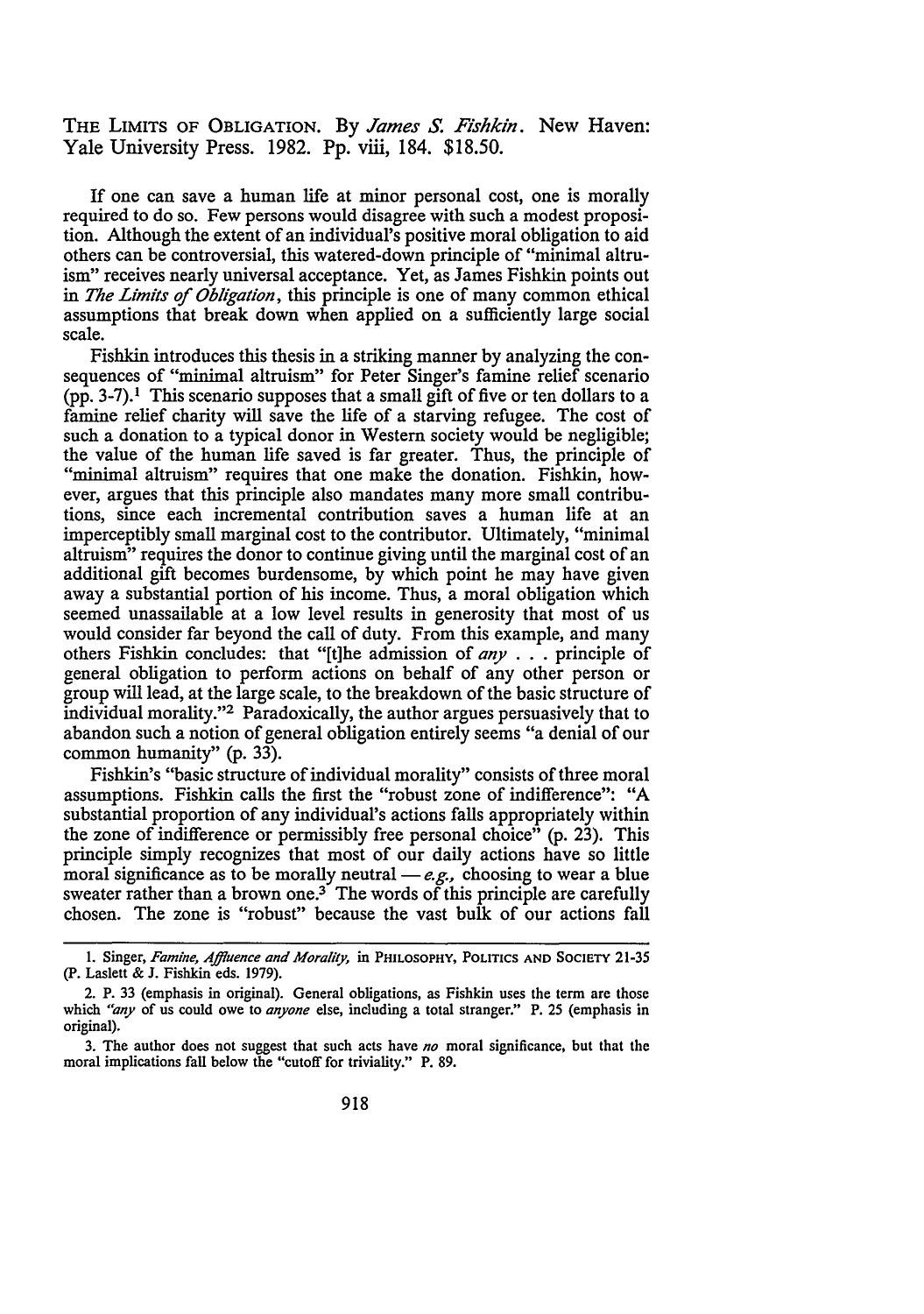within it. Fishkin finds this situation entirely appropriate, for if moral issues were to invade the bulk of our mundane daily decisions, we would lose the freedom to control our daily lives that we correctly regard as our right.

Second, Fishkin assumes the existence of a "cutoff for heroism": "Certain levels of sacrifice cannot be morally required of any given individual"  $(p. 14)$ . For example, a soldier is not morally blameworthy if he refuses to sacrifice himself by smothering a grenade with his body, even though the act would save his comrades. No one can define the precise level at which sacrifice becomes heroic. This imprecision makes the assumption relatively uncontroversial. As Fishkin notes, this assumption is commonplace in recent moral theory.<sup>4</sup>

Fishkin's final moral assumption divides all acts into three categories according to their moral significance. An act must be either: (1) indifferent, falling within the "robust zone of indifference"; (2) required, wherein failure to act warrants blame; or (3) supererogatory, being beyond the "cutoff for heroism." Fishkin assumes that any given act fits one and *only* one of these three categories. Having posited these three assumptions, Fishkin proceeds to test various theories of obligation against them. Most of these theories break down at a large scale because they require results inconsistent with Fishkin's assumptions. The "minimal altruism" principle, for example, directly conflicts with these assumptions, since it requires additional, repetitive relief contributions, even when one has given away a substantial portion of one's income. "Minimal altruism" *requires* acts more reasonably categorized as *supererogatory.* The conflict is plain; "minimal altruism," if carried to its logical extreme, is inconsistent with the "cutoff for heroism."

The indictment of "minimal altruism" applies with even greater force to moral theories with a stronger concept of general obligation. Classical utilitarianism, for example, suggests that when the "perfectly sympathetic spectator" views the world impartially, he must maximize the net utility or happiness of all persons. General obligations to others necessarily become "impossible to deny" (p. 159). Christianity's "Golden Rule" is another moral theory which cannot avoid conflict with Fishkin's moral assumptions. As Fishkin points out, if an actor must treat a starving refugee as the actor would wish to be treated in the same situation, the actor will assume general obligations much greater than the more modest principle of "minimal altruism would impose" (p. 157). Under both classical utilitarianism and the Golden Rule, demanding general obligations require individual sacrifice far beyond the "cutoff for heroism" integral to Fishkin's "basic structure of individual morality."

Fishkin also applies his thesis to the generalization argument, which analyzes the morality of an action by considering the consequences of its becoming the general pattern of conduct (p. 97). Thus, while a single apple picked from a roadside orchard arguably does no harm and hence falls within the zone of indifference, a general pattern of everyone picking from the orchard would cause significant harm and would thus fall within the zone of required inaction. Fishkin assails the generalization argument on two grounds. First, he argues that the generalization principle would shrink

<sup>4.</sup> P. 17; *see, e.g.,* D. RICHARDS, A THEORY OF REASONS FOR ACTION 95-96 (1971); Unnson, *Saints and Heroes*, in MORAL CONCEPTS 60-73 (J. Feinberg ed. 1969).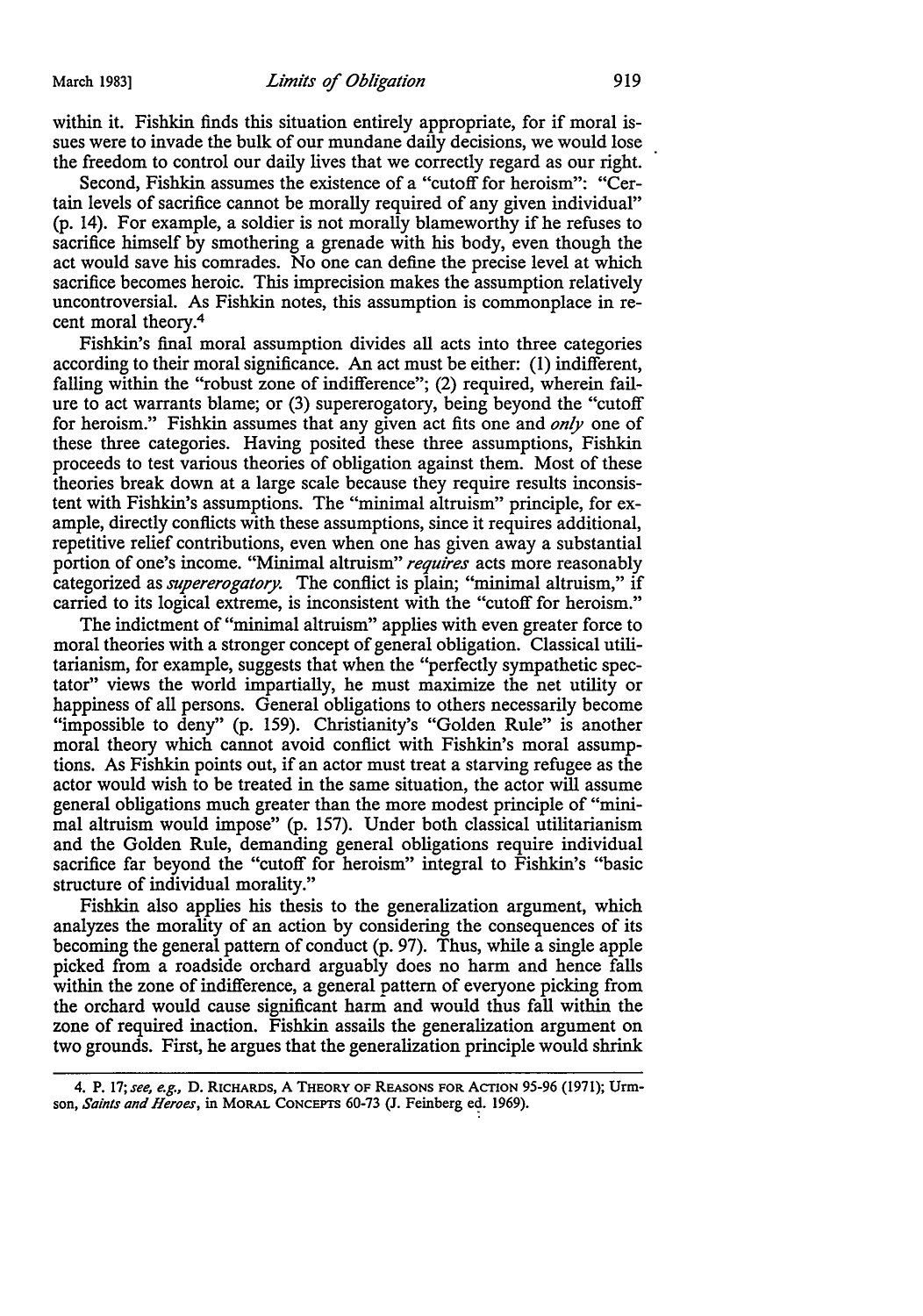the robust zone of indifference to insignificance. If acts are judged on the hypothetical results of everyone behaving the same way, many of our most mundane actions would be proscribed because they will have some evil result.<sup>5</sup> Secondly, the discrepancy between the morality of the same action performed in isolation and on a large scale itself illustrates the author's thesis. If an action can be classified as both indifferent *and* proscribed, the unique classification assumption is violated and "non-equivalence" exists.

Fishkin's argument may be most vulnerable at this point. David Lyons has advanced a theory that denies the nonequivalence of the generalization argument, yet attempts to preserve the unique classification assumption.<sup>6</sup> Lyons contends that the moral character of the apple-picking does not vary whether the act is viewed in isolation or is generalized over like acts. Although the orchard is not significantly harmed until some *threshold* number of apples are picked, each person who picked an apple contributed equally to the depletion of the orchard. While an apple picked from a full orchard may *seem* morally insignificant, this illusion persists only so long as we ignore the act's contribution to a serious harm. According to Lyons, the equal distribution of blame to each act places each squarely within the category of required inaction, maintaining the integrity of the unique classification assumption.

Fishkin's response to Lyons' argument is unsatisfactory. Fishkin argues that nonequivalence still exists on a sufficiently large scale, even admitting Lyons' threshold concept. Where it takes a large number of acts to reach the threshold, one of those acts viewed in isolation will be allocated such a small fraction of the threshold effect as to make its effect trivial and place it within the zone of indifference. Thus, the nonequivalence: the thresholdbreaking act viewed alone is indifferent, while generalized over similar acts it is proscribed. Fishkin himself recognizes two problems with this response: it assumes that the threshold-crossing acts are more numerous than perhaps Lyon would admit, and it further assumes a "cutoff for triviality" and "robust zone of indifference."<sup>7</sup>

Fishkin's response to Lyons' argument demonstrates how utterly dependent his thesis is upon his initial moral assumptions concerning the robust zone of indifference, the cutoff for heroism, and the uniqueness of classifications. Far from being a fault, however, this dependence is responsible for the impressive strength of his argument. The three assumptions possess strong intellectual and intuitive appeal. Admittedly, some of their attractiveness results from the necessarily unspecific way in which they are phrased. This, however, does not undermine Fishkin's equally imprecise

*<sup>5.</sup>* Fishkin presents the example of serving beef at a dinner party. While seemingly innocent, it is not *totally* so; the practice contributes in a small way both to the wasteful use of the world's food resources and to the guests' chances of heart disease. P. 95.

<sup>6.</sup> *See* D. LYONS, FORMS AND LIMITS OF UTILITARIANISM 62-188 (1965).

<sup>7.</sup> Fishkin points out that a denial of a cutoff for triviality must also result in the collapse of the essential "robust zone of indifference" since "however trivial the consequences of an individual act, when it is generalized over a large enough number of other similar acts its consequences will routinely be enlarged to a level of moral significance." The collapse would entail "a pervasive moralization of everyday life." P. 104. This pervasive moralization would cause the loss of freedom to do as we please in broad areas of our lives. P. 22.